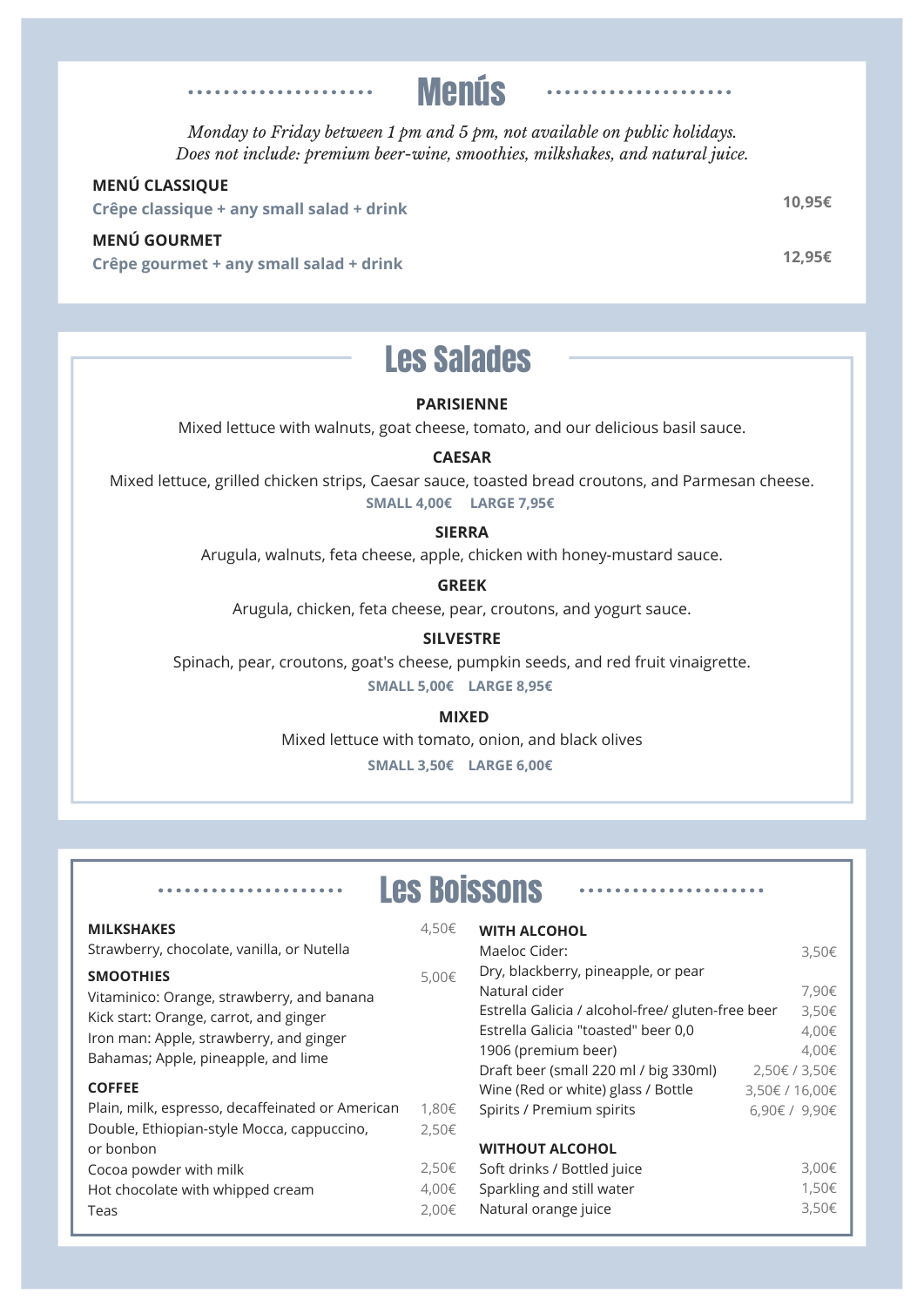# **Crêpes Gourmet**



Cheddar, salmon, potato, cream, and basil. *Recommendation: add bechamel or spinach.*

#### **The English**

Cheddar, egg, bacon, spinach, and mushrooms. *Recommendation: add chicken or Roquefort cheese.*

#### **Four cheeses**

A mixture of goat cheese, cheddar, mozzarella, and Roquefort.

*Recommendation: add honey, walnuts, or Serrano ham.*

#### **Curry**

Cheddar cheese, chicken, mushrooms, onion, cream and curry.

*Recommendation: add bacon or sausage.*

#### **Burger**

Cheddar, Galician beef, onion, mayonnaise, and ketchup. *Recommendation: add bacon or goat cheese.*

#### **Wild Mushrooms**

Cheddar, mushrooms, chicken strips, cream, and black pepper. *Recommendation: add asparagus or Serrano ham.*

#### **Camper**

Chicken, wild asparagus, cheddar, and black pepper. *Recommendation: add Serrano ham or mushrooms.*

#### **Mediterranean**

Cheddar, Serrano ham, olive oil, and tomato. *Recommendation: add asparagus or chicken.*

#### **Ratatouille**

Traditional vegetable ratatouille with cheddar and mushrooms. *Recommendation: add egg or ham.* 

#### **Frankfurt**

Cheddar, Frankfurter sausages, onion, and mustard. *Recommendation: add chicken or bacon.*

#### .................... **Extras** . . . . . . . . . . .

#### *Traditional Breton buckwheat dough (gluten-free) is available at an additional cost of €0.50. The same equipment is used, risk of cross-contamination. Please, ask the staff.*

**+1,00€:** cream, onion, egg, tomato, basil, potato, sauces, spinach, mushrooms, honey, black olives, curry, or parmesan.

**+1,50€:** cheeses (cheddar, mozzarella, goat, and Roquefort), bacon, chicken, ham, nuts (hazelnuts, walnuts, or almonds), asparagus, ratatouille, sausage, or bechamel.

**+2,50€:** smoked salmon or cured ham.

# Crêpes Classiques ––––––––––– 7,95€

#### **Basil**

Fresh crêpe: mozzarella, basil, cheddar, and tomato. *Recommendation: add ham, serrano ham, or salmon.*

#### **Prep**

Cheddar, egg, and ham. *Recommendation: add Roquefort cheese or mushrooms.*

#### **Monsieur**

Ham, cheddar, and tomato. *Recommendation: add basil or mozzarella cheese.*

#### **Madame**

Ham, cheddar, and tomato, with egg. *Recommendation: add bacon or mushrooms.*

#### **Ham y cheddar**

The classic crêpe. *Recommendation: add chicken or bechamel sauce.*

#### **Mushrooms with:**

Garlic, cream, and butter Cheddar and garlic Cheddar and bechamel Cheddar, garlic, and ham

#### **Asparagus with:**

Garlic, cream, and butter Cheddar and garlic Cheddar and bechamel Cheddar, garlic, and ham

#### **Spinach with:**

Garlic, cream, and butter Cheddar and garlic Cheddar and bechamel Cheddar, garlic, and ham

*We recommend you to have your favorite crêpe with cider. Ask our waiters for the best pairing.*